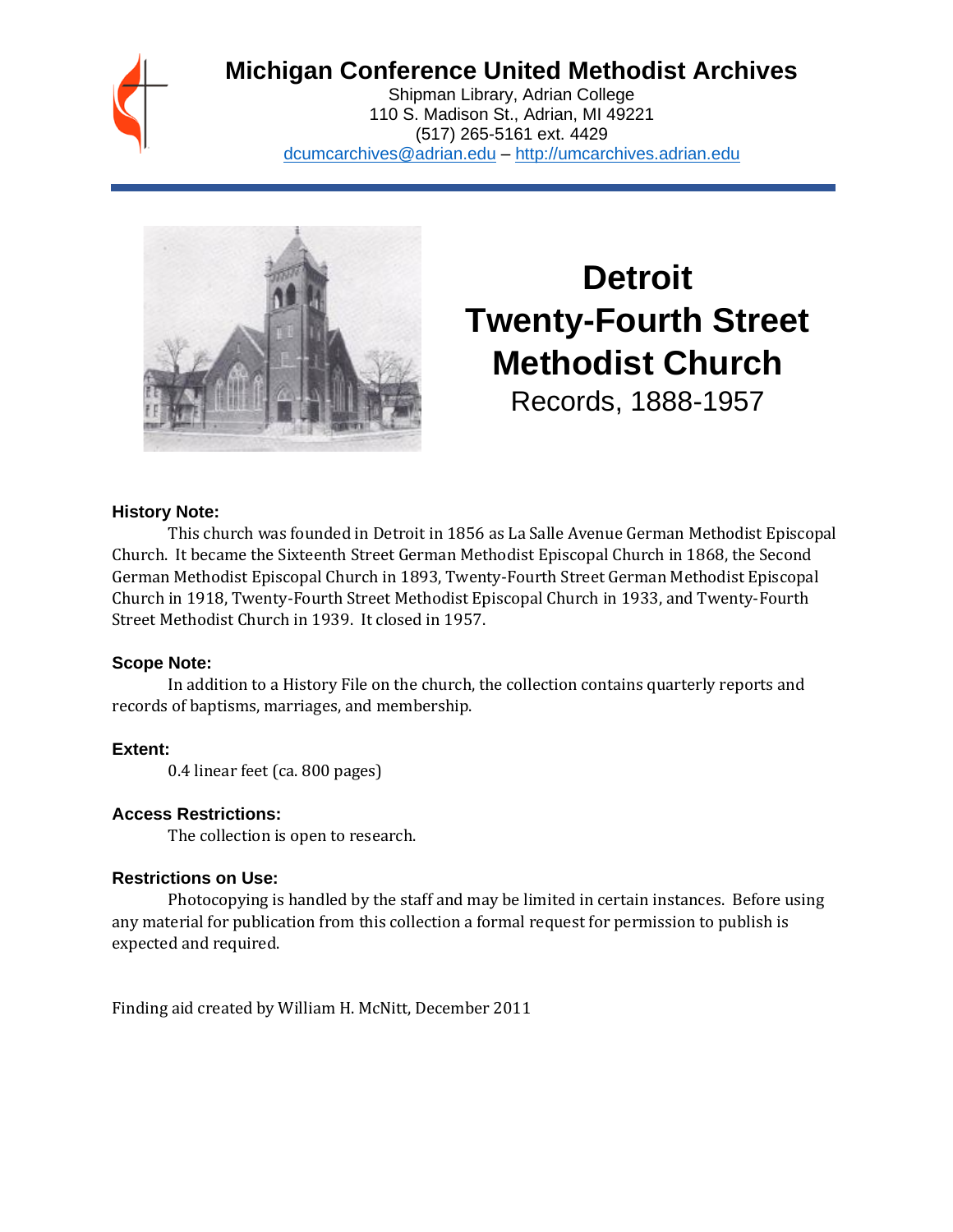### **Appointments List**

- 1856-1857: Gustavus Laas
- 1857-1859: Gustav Bertram
- 1859-1861: William A. Boerus
- 1861-1862: Jacob Braun
- 1862-1865: Karl Gustav Herzer
- 1865-1866: Heinrich "Henry" Maentz
- 1866-1868: John S. Schneider
- 1868-1870: William Borcherding
- 1870-1871: Andreas "Andrew" Mayer
- 1871-1874: Jacob Braun
- 1874-1876: Heinrich Krill
- 1876-1879: George A. Reuter
- 1879-1882: William Mueller
- 1882-1883: Richard Plueddemann
- 1882-1884: Erhardt F. Wunderlich
- 1883-1884: Oscar Rogatzky
- 1884-1887: Heinrich "Henry" Pullman
- 1887-1891: Joseph Kern
- 1891-1893: Theodore Schumann
- 1893-1898: Ernst Werner
- 1897-1898: Herman Giesen
- 1898-1904: John Mayer
- 1904-1909: Jacob J. Link
- 1909-1911: John J. Bockstahler
- 1911-1915: Henry R. Borneman
- 1915-1919: Christian Baumann
- 1919-1926: Edward J. Pfeiffer
- 1926-1932: Edward D. Edelmaier
- 1932-1948: Matthew J. Betz
- 1948-1952: Jesse D. Epps
- 1952-1957: Dwight A. Lawson